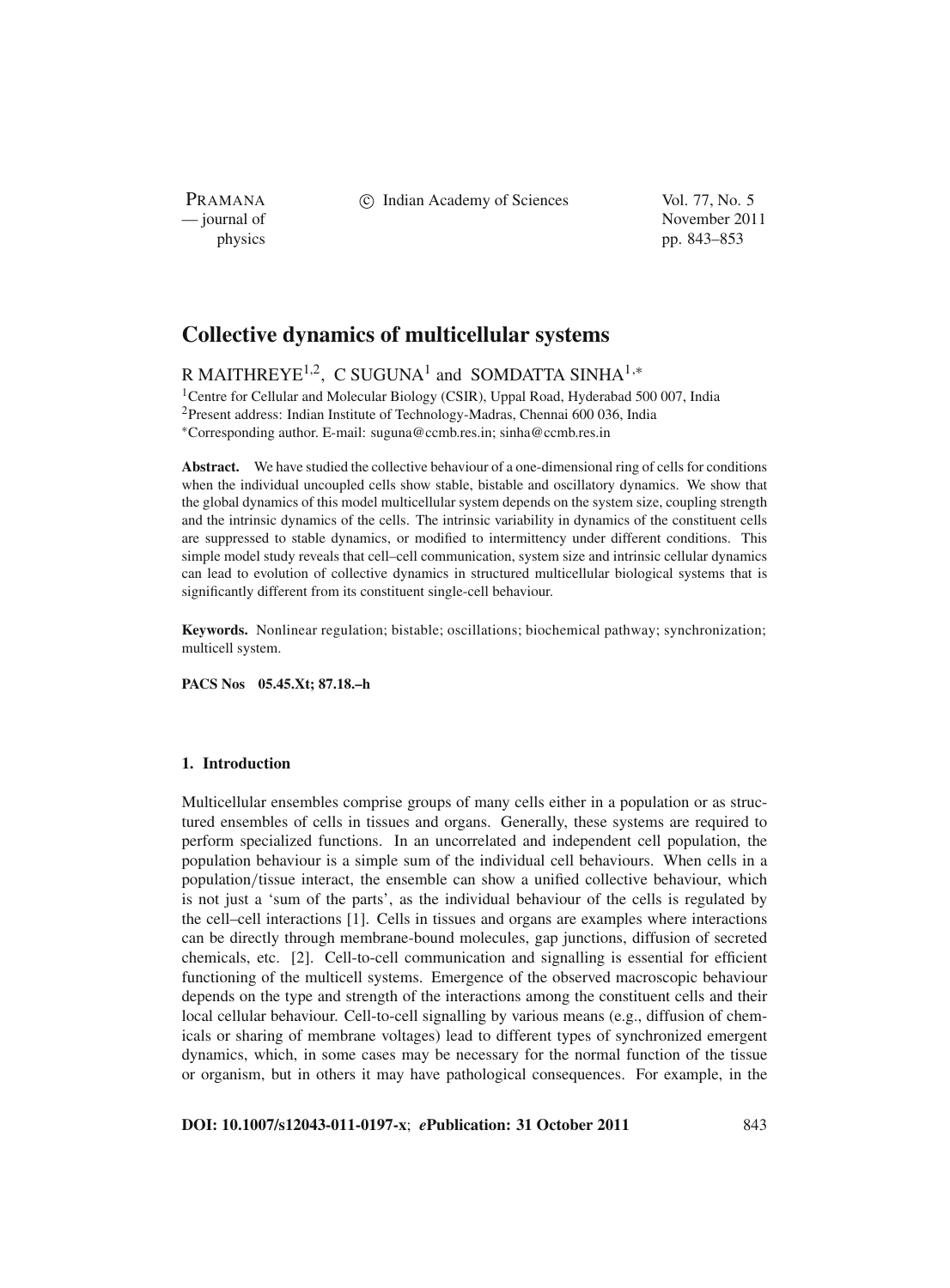#### *R Maithreye, C Suguna and Somdatta Sinha*

beta cells of the islets of Langerhans, synchronized bursting electrical activity precedes normal release of insulin, whereas in the case of epileptic seizures, synchronized activity in the cortical cells is pathological and occurs during the seizure [3,4]. Thus identifying conditions under which synchronized activity may emerge or not are important in health and disease.

Modelling studies have looked at different aspects of synchronization via coupling and given insight into these phenomena [5]. In biological systems, studies have shown travelling waves and other phenomena mediated by ions, such as calcium, in networks of cells connected via gap junctions [6]. At the individual cell level, a complex intracellular network of interacting biochemical pathways governs the functional behaviour of the cells. Thus, the collective behaviour of a cellular ensemble, in response to a variety of signals and perturbations, is a result of both intra- and intercellular processes that happen at different space and time-scales involving both short- and long-range feedback loops [7–9]. The most common form of regulation observed in intracellular pathways is the negative feedback [10,11]. Negative feedback is crucial in developmental programmes, which depend on the ability of cells to exhibit precise and reliable dynamical responses. Such processes are important in stabilizing the system to environmental perturbations, help in conserving energy and maintaining homeostasis in cellular processes [12–19].

In this paper, we have addressed the issue of evolution of collective behaviour in a structured population of model cells that incorporate a simple three-step negatively autoregulated biochemical pathway. The pathway is stable for basal parameter values, but loses stability through a sub-critical Hopf bifurcation on changes in parameters [16,18]. Thus, this pathway can exhibit stable, oscillatory and bistable (coexisting stable steady state and stable limit cycle) dynamics for different parameter regimes [15–18]. The model for the structured multicell system is considered to be a ring of cells, where each cell communicates with its two nearest neighbours through diffusion of the end product of the model cells that incorporate three-step pathway.

We have studied the collective behaviour of this one-dimensional lattice of the coupled cells with periodic boundary conditions for conditions when the individual cells would show stable, bistable and oscillatory dynamics. We have also studied the role of system size (cell number) and cell–cell communication strength (coupling strength) on the emergent dynamics of our model multicell system. We find that the global dynamics of the ring of cells can be similar or different from the local cellular dynamics depending on the ring size, coupling strength and the intrinsic dynamics of the cells. The intrinsic oscillations in cells are suppressed to stable dynamics, or modified to intermittency under different conditions. Thus this simple model study reveals that cell–cell communication, system size and intrinsic cellular dynamics can lead to the evolution of collective dynamics in structured multicellular biological systems that may be significantly different from the single-cell behaviour.

# **2. Model and methods**

The single-cell and the corresponding multicell models are described in the following sections.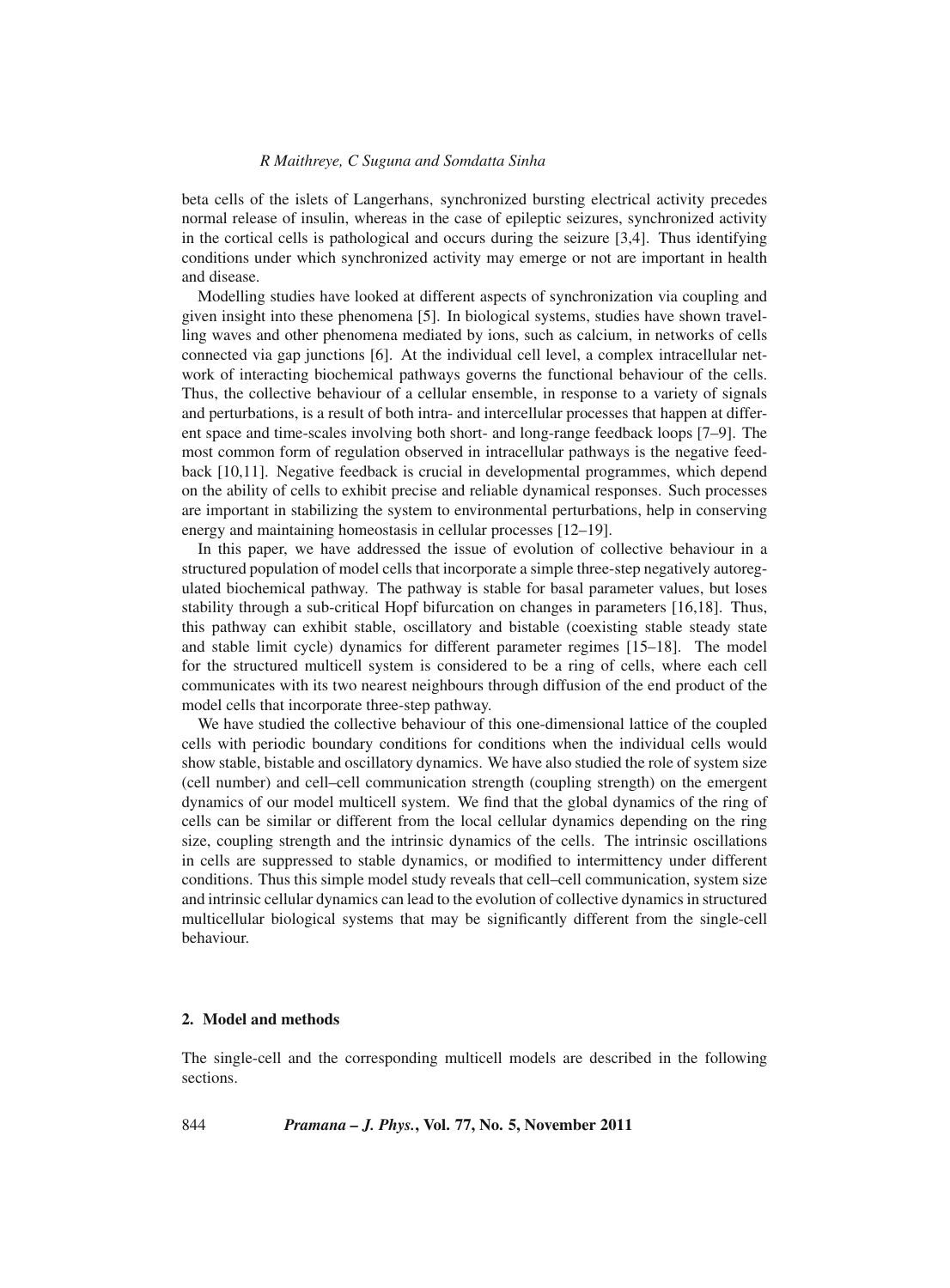# 2.1 *Single cell*

Each model cell incorporates a simple three-step biochemical pathway regulated by endproduct inhibition as shown in figure 1, where substrate A is converted to an end-product C, through the intermediate metabolite, B, and C inhibits the formation of A, by binding cooperatively to another molecule R to form a complex [CR]. The rate equations for the pathway reactions in the cell are described following the repressor-mediated inhibition process [17] as

$$
\frac{dx}{dt} = \left(\frac{\gamma}{1+\gamma}\right) \frac{1}{1+(1+\gamma)z^n} - \alpha_1 x + \left(\frac{1}{1+\gamma}\right),
$$
  
\n
$$
\frac{dy}{dt} = x - \alpha_2 y,
$$
  
\n
$$
\frac{dz}{dt} = y - \alpha_3 z - g.
$$
\n(1)

Here  $x$ ,  $y$  and  $z$  represent the dimensionless concentrations of the reactants and the endproduct A, B and C respectively.  $\alpha_1$ ,  $\alpha_2$ ,  $\alpha_3$  are degradation rates of A, B and C; *g* is the utilization rate of the end-product C in cellular processes;  $\gamma$  is the strength of inhibition of A by the end-product through the cooperative binding of *n* molecules of C with R to form the [CR] complex, assuming a Michaelis–Menten-type of interaction.

The basal parameter values used in this study are  $\gamma = 10$ ,  $g = 4$ ,  $n = 2$ ,  $\alpha_1 = 1$ ,  $\alpha_2 =$ 0.01,  $\alpha_3 = 0.01$  [17–19]. Earlier studies have shown that the pathway shows stable steadystate dynamics for basal parameter values, but more complex dynamics can be observed for other parameters [15–18].

# 2.2 *Multicell system*

The one-dimensional model multicellular system consists of a ring of these single cells coupled by diffusion of the end-product C between the neighbouring cells. The resultant



**Figure 1.** Three-step biochemical pathway with end-product inhibition mediated by the formation of a complex by the end-product with repressor, *R*. The arrows from the substrates A, B, C indicate degradation of the substrates and utilization of the end-product.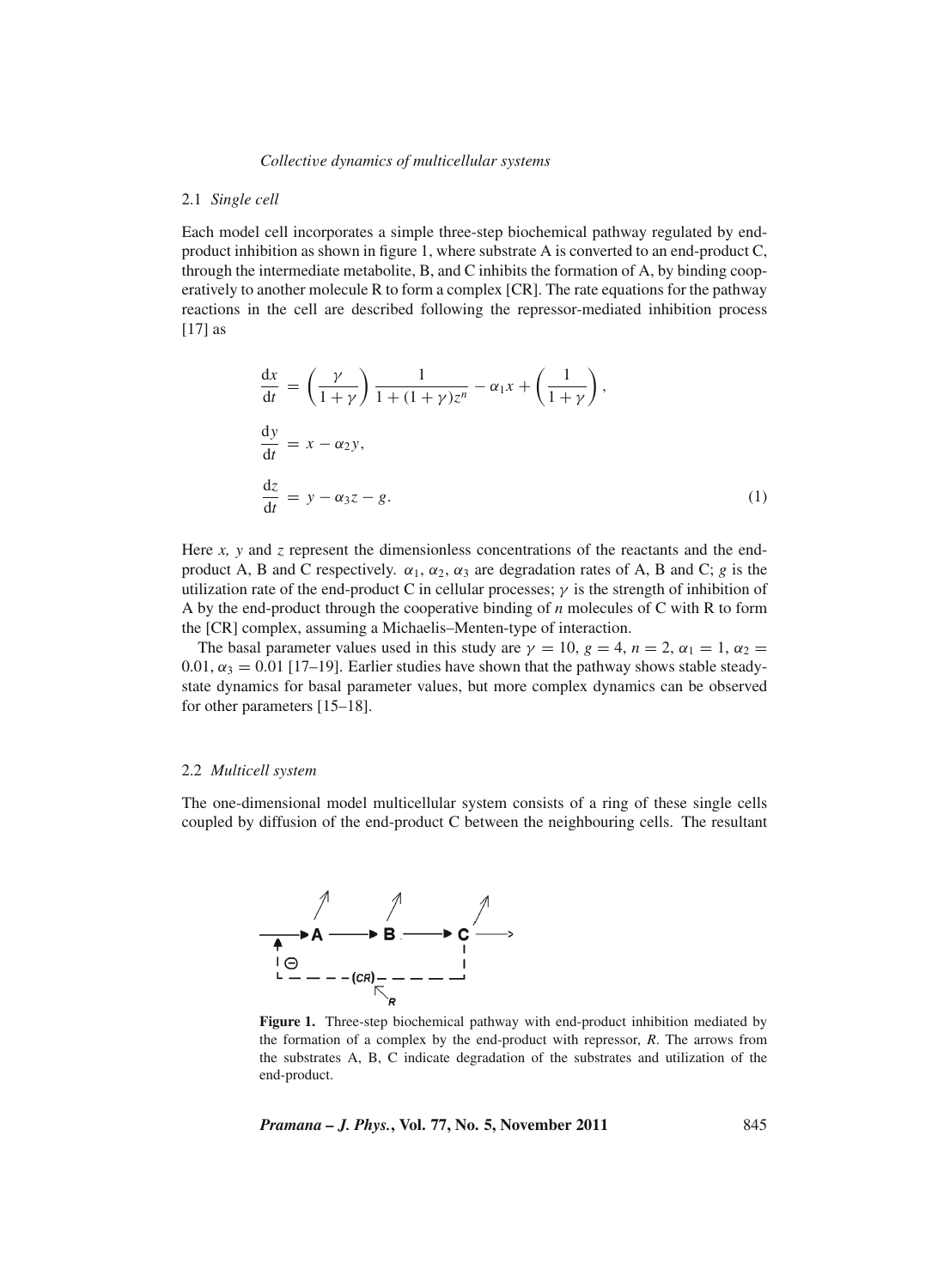#### *R Maithreye, C Suguna and Somdatta Sinha*

multicell system of *N* cells is modelled using a discretization scheme [20] and described by the following equations:

$$
\frac{dx_i}{dt} = \left(\frac{\gamma}{1+\gamma}\right) \frac{1}{1+(1+\gamma)z_i^n} - \alpha_1 x_i + \left(\frac{1}{1+\gamma}\right),\n\frac{dy_i}{dt} = x_i - \alpha_2 y_i,\n\frac{dz_i}{dt} = y_i - \alpha_3 z_i - g - e z_i + \frac{e}{2} (z_{i+1} + z_{i-1}).
$$
\n(2)

Here  $x_i$ ,  $y_i$  and  $z_i$  are the concentrations of A, B and C in the *i*th cell, where *i* varies from 1 to *N*. The parameters *g, n,*  $\alpha_1$ *,*  $\alpha_2$  and  $\alpha_3$  are at their basal values in all the cells; *e* denotes the strength of coupling of  $z_i$  to the neighbouring cells,  $i + 1$  and  $i - 1$ . For simulating this lattice system, periodic boundary conditions are used. We have studied the role of coupling *e* and lattice size *N*, for different values of feedback inhibition strength  $\gamma$  on the spatiotemporal dynamics of the multicell system by performing 50 simulations with randomly chosen initial conditions.

The temporal dynamics of the pathway is studied using XPPAUT [21]. Programmes for the lattice are written in FORTRAN 97 and MATLAB [22] is used for visualization.

# 2.3 *Synchronization order parameter*

The degree of synchronization is quantified using an order parameter, *R*, defined as the variance of the global signal to the spatial average of the variance of the local signal. It is given by

$$
R = \frac{\langle [z_i]^2 \rangle - \langle [z_i] \rangle^2}{\langle [z_i^2 \rangle - \langle z_i \rangle^2]},
$$
\n(3)

where the symbols  $\langle \rangle$  and  $\lceil \rangle$  represent the temporal and spatial averaging, respectively. *R* can take values between 0 (no synchronization) and 1 (completely synchronized).

# **3. Results and discussion**

To study the role of system size, coupling strength and the local dynamics on the collective spatiotemporal global behaviour of the multicell system, we present our results in the following sections:

#### 3.1 *Single-cell beha*v*iour*

Figure 2 shows the temporal dynamics exhibited by a single cell incorporating a single pathway (figure 1). The pathway shows equilibrium dynamics for basal parameter values [15,16]. The bifurcation diagram in figure 2a shows that with increasing inhibition strength,  $\gamma$ , the equilibrium concentration of the end-product decreases rapidly till  $\gamma \approx 35$ , where it undergoes a subcritical Hopf bifurcation. Prior to this value of  $\gamma$ , the longterm dynamical behaviour is bistable, with the end-product concentration showing either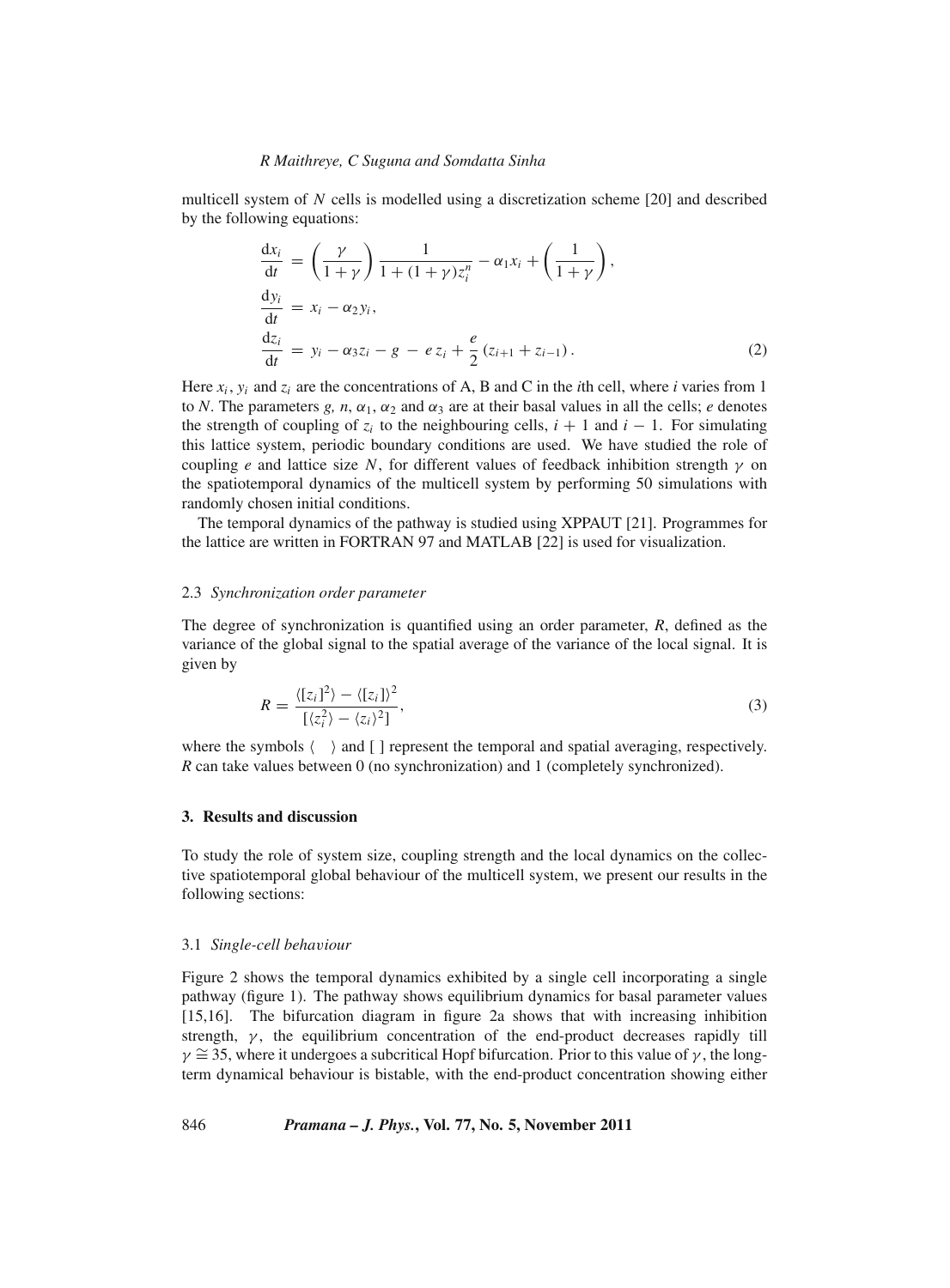

**Figure 2.** Dynamics of the end-product, *z*, of the pathway in a single cell for increasing γ, showing (**a**) Hopf bifurcation and bistable dynamics at  $γ = 35$  for initial values of the end-product concentration, (**b**)  $z_0 = 2.727$  and (**c**)  $z_0 = 4.587$ .

equilibrium (figure 2b) or stable limit cycle oscillations (figure 2c), for different initial values of A, B and C. These results indicate that in a clonal population of non-interacting cells (i.e., having this pathway with identical parameters), if the individual cells have unequal amounts of substrates due to stochasticity or any other reason, their local dynamics may be either oscillatory or stable dynamics.

# 3.2 *Spatiotemporal dynamics of multicell system*

When cells are coupled through diffusion of chemicals between their neighbours, the emergent collective behaviour can be the same or different from that of the constituent individual cells, for different coupling strengths and population sizes [6]. We present in the following sections, our study on the emergent behaviour of a ring of cells incorporating the above pathway and coupled through diffusion of *z* between the nearest neighbours (eq. (2)). For cells having pathways with  $\gamma = 10$  (i.e., all exhibiting stable dynamics), the collective dynamics is also stable for all diffusive coupling *e* and population size *N* studied. We describe the spatiotemporal behaviour of the multicell system when individual cells are exhibiting bistable and oscillatory dynamics, for different *e* and *N*.

3.2.1 *Local dynamics – Bistable.* In the bistable region, each cell may show either equilibrium or oscillatory dynamics depending on the initial values of pathway variables. In table 1, we show the emergent dynamics at  $\gamma = 35$ , for the coupled multicell system comprising individual cells showing (i) all equilibrium, (ii) all oscillatory and (iii) a mix of stable and oscillatory dynamics, for different coupling strengths and lattice sizes.

For lattices comprising cells with equilibrium local dynamics, the global behaviour is stable for *N* and *e* studied for all 50 simulations. But, for oscillatory or mixed local dynamics, the global dynamics is stable for all lattice sizes for low coupling strengths ( $e = 0.1$ ), and for large system sizes ( $N = 50$ ) for increasing *e*. For  $N = 10$  and 20, global dynamics can be either oscillatory or stable for increasing coupling strength. Examples of these dynamic behaviours are shown in figure 3. Figure 3a shows the superposed time series of a mix of local stable and oscillatory dynamics with differing phases in the uncoupled cells.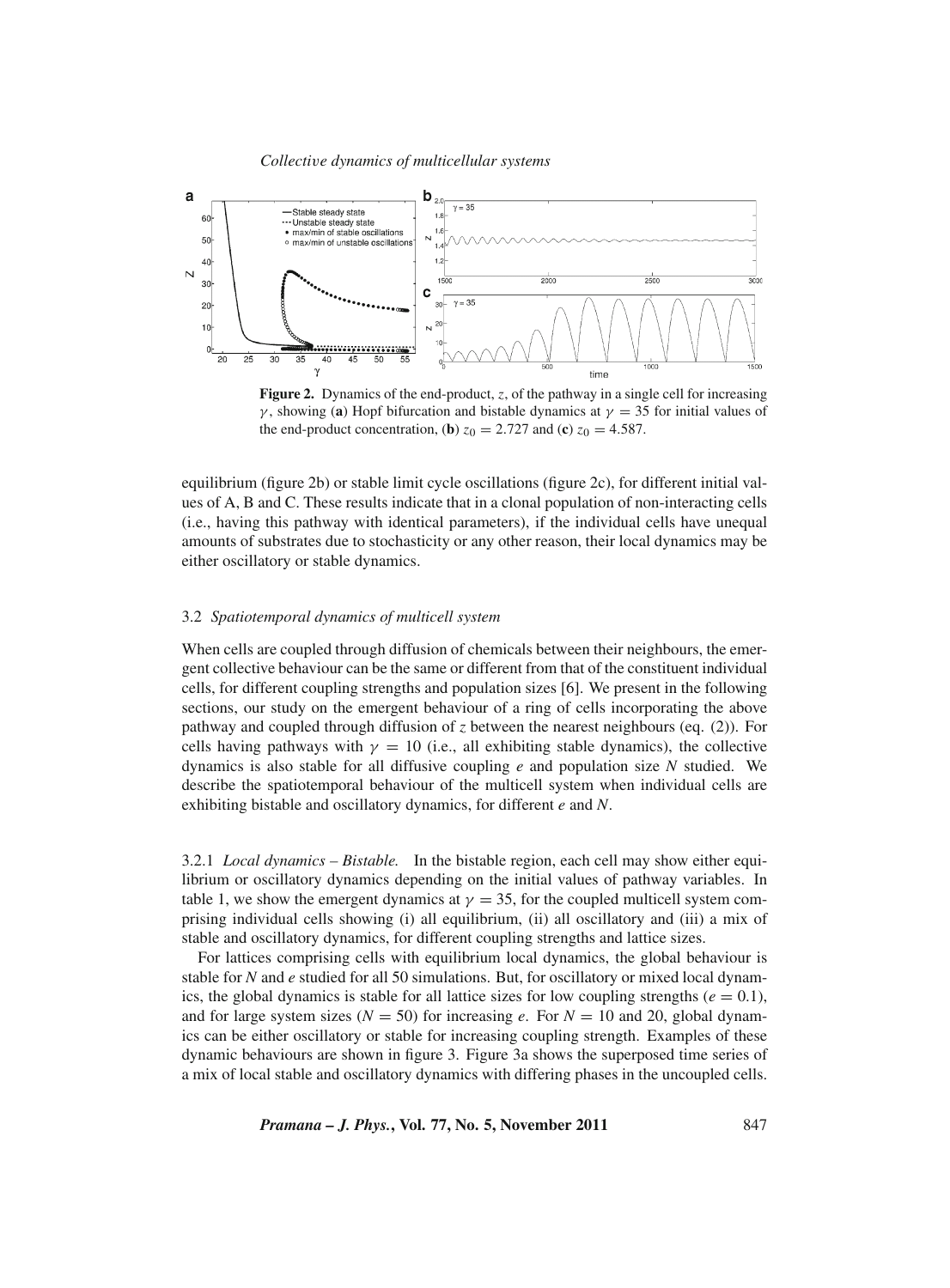*R Maithreye, C Suguna and Somdatta Sinha*

| Local dynamics | N          | Global dynamics of the lattice |                               |                                |
|----------------|------------|--------------------------------|-------------------------------|--------------------------------|
| of the cell    |            | $e=0.1$                        | $e = 0.3$                     | $e = 0.6$                      |
| Stable         | 10, 20, 50 |                                | Stable                        |                                |
| Oscillatory    | 10         | Stable                         | 74% stable<br>26% limit cycle | 26\% stable<br>74% limit cycle |
|                | 20, 50     | <b>Stable</b>                  | <b>Stable</b>                 | <b>Stable</b>                  |
| Mixed          | 10         | <b>Stable</b>                  | 66% stable<br>34% limit cycle | 36% stable<br>64% limit cycle  |
|                | 20         | <b>Stable</b>                  | Stable                        | 88% stable<br>12% limit cycle  |
|                | 50         | <b>Stable</b>                  | Stable                        | Stable                         |

**Table 1.** Global dynamics for different local dynamics.

Figure 3b shows the space–time plot of *z* where the stable and oscillatory local dynamics are colour-coded as in the colour bar, with cell number in horizontal and time in vertical directions. Figures 3c–f show the superposed time series and space–time plots of all cells for two representative lattices of 20 coupled cells where the emergent dynamics is synchronized either to equilibrium (figures 3c and d) or stable oscillations (figures 3e and f). Thus, the collective behaviour can be similar to the local dynamics of either type of cells (stable or oscillatory) in the bistable region. The results are the same for any ratio of stable and oscillatory cells.

3.2.2 *Local dynamics – Oscillatory.* At  $\gamma = 45$ , the pathway in single cells shows stable periodic oscillations for all initial conditions. We perform the same numerical simulations as is done in the earlier section with different coupling strengths and population sizes. The results are summarized for  $e = 0.1, 0.3$  and 0.6 in table 2. There are two kinds of collective dynamical behaviour observed in the multicell systems – periodic and intermittent phase synchronization. The larger systems  $(N = 50)$  shows intermittent synchronization for all coupling strengths, but the smaller systems tend to synchronize to periodic dynamics, especially as coupling strength increases. We have checked the dynamics for longer time and for larger lattices and the cells continue to show intermittency with time and increasing lattice size.

Figure 4 shows the local and global dynamics for  $N = 20$  cells for the coupling strength  $e = 0.3$ . Although all individual cells show the same oscillations in their local dynamics in *z*, when uncoupled (figures 4a, b), figures 4c–f show the global dynamics of the coupled cells, in two typical scenarios, where (i) all the cells are completely synchronized to oscillatory dynamics (figures 4c and d) and (ii) when they show intermittent phase synchronization (figures 4e and f).

To assess the extent of synchronization in these multicell systems of different sizes, we plot the parameter *R* (eq. (3)) for  $N = 10, 20, 50$  and 100 for  $0.1 < e < 0.9$  in figure 5. As described in table 2, the coupled multicell system shows varying levels of synchronization for different lattice sizes and coupling strengths. For example, for  $N = 20$ , the proportion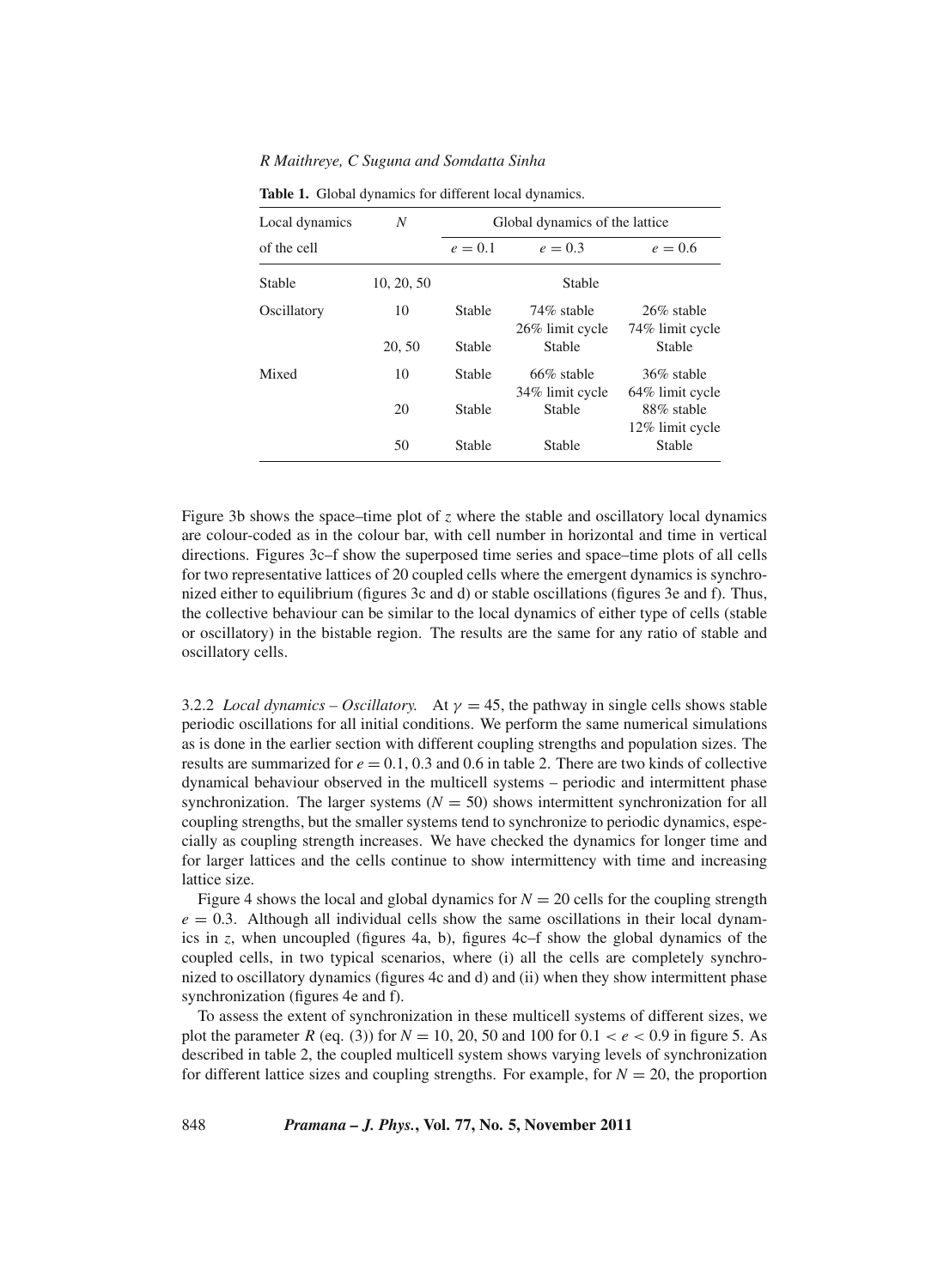

**Figure 3.** Dynamics of the end-product, *z*, for a mixed lattice of  $N = 20$  cells with  $\gamma = 35$  and diffusive coupling,  $e = 0.6$ , of the end-product, shown as time series (left column) and space–time plots (right column) for individual cells (**a**, **b**) and two coupled lattices synchronized to equilibrium (**c**, **d**) and oscillatory dynamics (**e**, **f**).

of lattices showing asynchrony (figures 4e and f) is larger for lower coupling strengths, and increased coupling induces all cells to oscillate in the same phase, thereby leading to complete synchronization  $(R = 1)$  in all lattices, as shown in figures 4c and d. This indicates that strong interactions between cells is necessary for synchronized collective behaviour and the local and global dynamics of cells in the multicell system are identical. However,

|  |  |  |  | <b>Table 2.</b> Global dynamics for different system sizes $(N)$ . |  |  |
|--|--|--|--|--------------------------------------------------------------------|--|--|
|--|--|--|--|--------------------------------------------------------------------|--|--|

| N  | Global dynamics of the lattice              |                                             |                       |  |  |  |  |
|----|---------------------------------------------|---------------------------------------------|-----------------------|--|--|--|--|
|    | $e = 0.1$                                   | $e = 0.3$                                   | $e = 0.6$             |  |  |  |  |
| 10 | 96% limit cycle<br>4% intermittent dynamics | All limit cycle                             | All limit cycle       |  |  |  |  |
| 20 | Intermittent dynamics                       | 96% limit cycle<br>4% intermittent dynamics | Limit cycle           |  |  |  |  |
| 50 | Intermittent dynamics                       | Intermittent dynamics                       | Intermittent dynamics |  |  |  |  |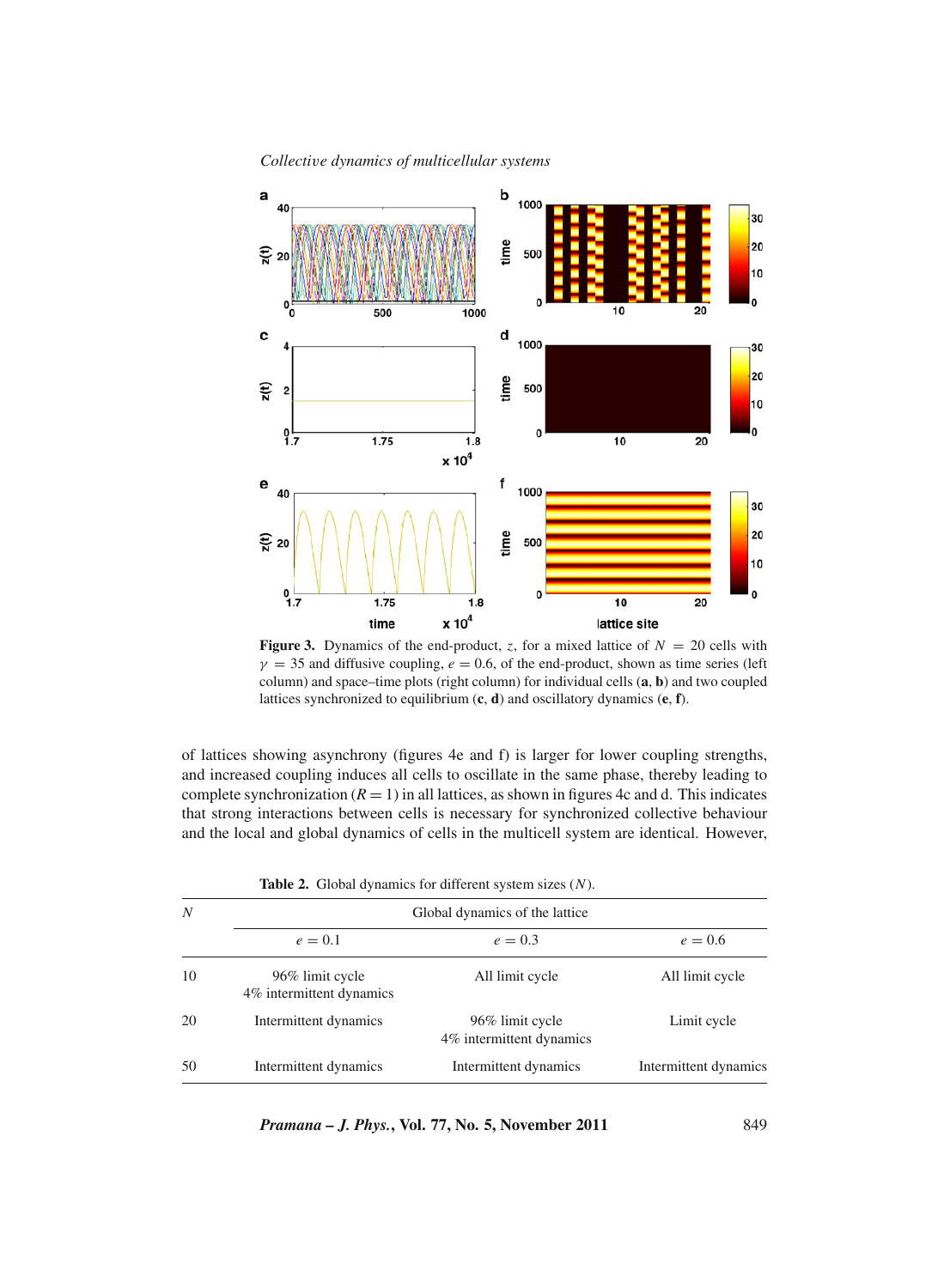*R Maithreye, C Suguna and Somdatta Sinha*



**Figure 4.** Dynamics of the end-product, *z*, for a ring of  $N = 20$  cells with  $\gamma = 45$ and  $e = 0.3$ , shown as time series (left column) and space–time plots (right column) for individual cells (**a**, **b**) and two coupled lattices showing complete synchronization to oscillations (**c**, **d**) and intermittent oscillations (**e**, **f**).



**Figure 5.** Synchronization order parameter for the end-product, *z*, for a ring of cells for varying *N* and *e*, for  $\gamma = 45$ .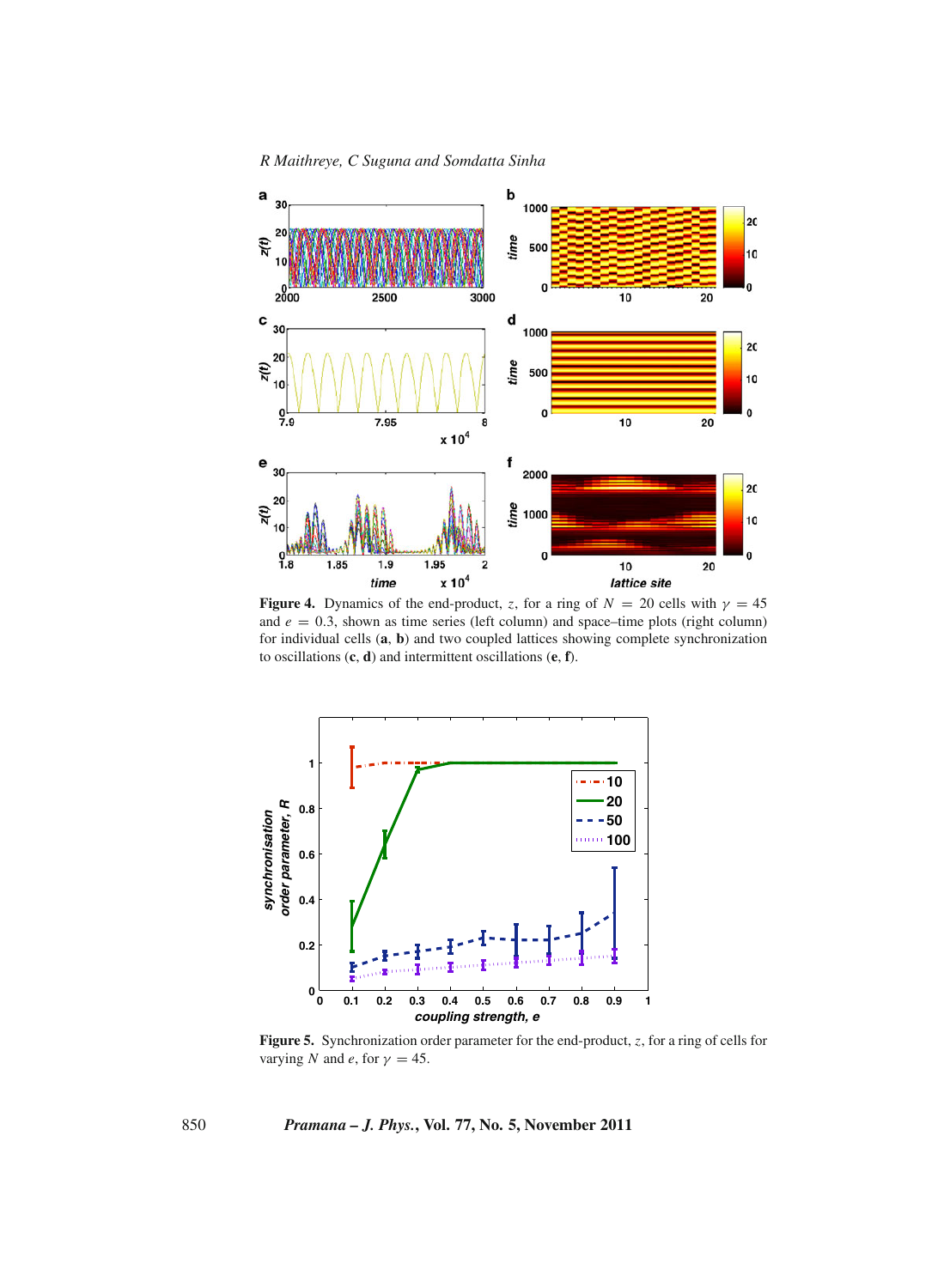for larger populations  $(N = 50, 100)$  there is very little effect of increased coupling on the ability of the cells to synchronize.

# **4. Conclusions**

We have studied the role of cell–cell interaction strength, system size and the local cellular dynamics on the emergent dynamics of a model structured multicell system, with a view to understand how global behaviour may or may not reflect the intrinsic dynamics of the constituent cells. The single-cell dynamics is modelled based on the common motif of a simple three-step biochemical pathway with a single auto-inhibitory feedback loop. This pathway shows complex dynamics with a subcritical Hopf bifurcation, which allows stable, limit cycle and bistable (coexistence of stable steady state and stable oscillations) dynamics for changes in parameters. Subcritical bifurcations have been shown to result in hysteretic transitions between a stable steady state and stable large-amplitude oscillations [23], and also in membrane potential of neuronal cells as bursting oscillations [24], and in chemical systems such as, 1,4-cyclohexanedione-bromate reaction [25]. In this study, cell-to-cell coupling has been modelled through the diffusion of the end-product of the pathway. In biological systems, intercellular signalling commonly takes place through diffusion of the end-product of a pathway. Such interactions with other cells induce gene expression, differentiation and other collective activities, such as the quorum-sensing phenomenon [26,27].

When all the cells exhibit robust fixed point intrinsic dynamics at lower values of  $\gamma$  in figure 2, the collective dynamics in the ring of coupled cells is also stable for all couplings (*e*) and system sizes (*N*). Here the local and global dynamics are the same. But when the cells are oscillatory (at higher values of  $\gamma$  in figure 2), small lattices show synchronized oscillations, whereas large lattices show intermittent spatiotemporal dynamics irrespective of the strength of cell-to-cell coupling, as shown in figures 4e and f. Here the global dynamics of the ring of cells is the collective oscillations with varying amplitudes interspersed with transiently stable periods. This is quite different from the intrinsic regular oscillatory dynamics of the constituent cells. This result implies that the global dynamics can be different and of a new kind compared to the local cellular behaviour depending on the system size. When the cells are in the bistable region of  $\gamma$ , where cells can have a mix of intrinsic dynamics (stable and oscillatory) depending on intracellular concentrations of substrates, small rings of coupled cells show synchronized oscillations for increased strength of coupling, but large rings uniformly show stable dynamics, irrespective of the strength of coupling. This indicates that with varying constituent cell dynamics (a mix of stable or oscillatory), the global dynamics of multicell systems can be different depending on cell–cell interaction strength and system size.

That the emergent behaviour of cells in a multicell system can be quite different from the individual cell behaviour in isolation, has been found in the case of beta cells in the islet of Langerhans, where the isolated beta cells burst with a large range of frequencies with a fraction being silent, whereas they all burst synchronously with a medium frequency when they are coupled through gap junctions in the intact islets or in sufficiently large clusters [28]. Synchronized oscillations have been observed in many biological systems, such as glycolytic oscillations, vascular smooth muscles, cardiac and neuronal cells [29–38]. Such phenomena of change in global dynamics may also underlie developmentally regulated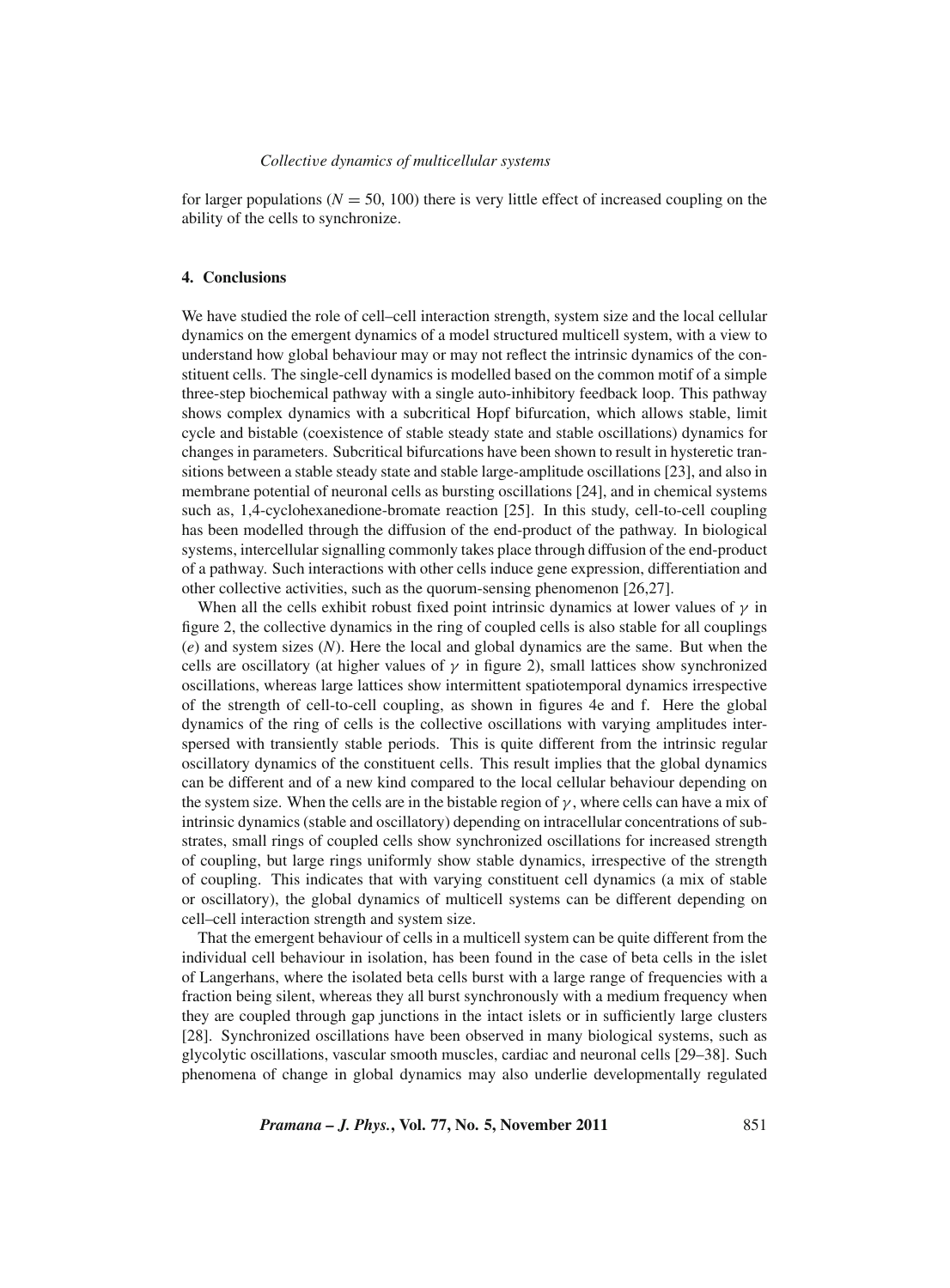## *R Maithreye, C Suguna and Somdatta Sinha*

tissue behaviour, where cell number, tissue size, and cell-cell communication may change with time.

Earlier theoretical work with activator–inhibitor-type of pathway [6] and 'quorumsensing' type of circuits [26] have also shown emergent collective dynamics that remained similar to the intrinsic dynamics of the uncoupled cells or exhibited different types of synchronization. It has also been shown in the case of a multicellular system possessing birhythmicity, the collective behaviour, above a threshold number of cells, synchronize to only one type of oscillation irrespective of the inherent frequencies of individual cells, depending on the coupling strength [39]. Our results presented in this paper, thus, is not a property of the specific topology of the pathway chosen. Dynamic plasticity in constituent cells can get suppressed in larger systems, whereas smaller sized multicell systems can show either of the behaviour leading to phenotypic plasticity.

# **Acknowledgements**

Authors thank the anonymous referee for critical comments, and the Department of Science and Technology, India for funding.

#### **References**

- [1] S Rajesh and Somdatta Sinha, *J. Biosci.* **33**, 289 (2008)
- [2] C Suguna and Somdatta Sinha, *Physica* **A346**, 154 (2005)
- [3] R Bertram and A Sherman, *J. Biosci.* **25**, 197 (2000)
- [4] D Somers and N Kopell, *Physica* **D89**, 169 (1995)
- [5] M Rosenblum, A Pikovsky and J Kurths, *Synchronisation, a uni*v*ersal concept in nonlinear sciences* (Cambridge University Press, Cambridge, UK, 2001)
- [6] S Rajesh, Sudeshna Sinha and Somdata Sinha, *Phys. Re*v*.* **E75**, 011906 (2007)
- [7] T Alarcon, H M Byrne and P K Maini, *SIAM J. Multiscale Model. Simul.* **3**, 440 (2005)
- [8] C S Nunemaker, R Bertram, A Sherman, K Tsaneva-Atanasova, C R Daniel and L S Satin, *Biophys. J.* **91**, 2082 (2006)
- [9] M Meyer-Hermann and R K P Benninger, *HFSP J.* **4**, 61 (2010)
- [10] E Selkov Jr, Y Grechkin, N Mikhailova and E Selkov, *Nucleic Acids Res.* **26**, 43 (1998)
- [11] D Thieffry, A M Huerta, E Perez-Rueda and J Collado-Vides, *Bioessays* **20**, 433 (1998)
- [12] A Becskei and L Serrano, *Nature* **405**, 590 (2000)
- [13] A Hoffmann, A Levchenko, M L Scott and D Baltimore, *Science* **298**, 1241 (2002)
- [14] T Gardner, C Cantor and J J Collins, *Nature* **403**, 339 (2000)
- [15] R Maithreye and Somdatta Sinha, *Modelling simple biochemical networks, in function and regulation of cellular systems: Experiments and Models* edited by A Deutsch, M Falcke, J Howard and W Zimmerman (Basle, Birkhauser, 2003)
- [16] R Maithreye and Somdatta Sinha, *Phys. Biol.* **4**, 48 (2007)
- [17] Somdatta Sinha and R Ramaswamy, *J. Theor. Biol.* **132**, 307 (1988)
- [18] Somdatta Sinha, *Biotech. Bioengg.* **31**, 117 (1988)
- [19] J J Tyson, *J. Theor. Biol.* **103**, 313 (1983)
- [20] Y Oono and S Puri, *Phys. Re*v*. Lett.* **58**, 836 (1987)
- [21] XPPAUT free software available at http://www.math.pitt.edu/∼bard/xpp/xpp.html
- [22] MATLAB vendor web site http://www.mathworks.com/products/matlab/
- [23] J J Tyson, K C Chen and B Novak, *Curr. Opin. Cell Biol.* **15**, 221 (2003)
- [24] R Guttman, S Lewis and J Rinzel, *J. Physiol.* **305**, 377 (1980)